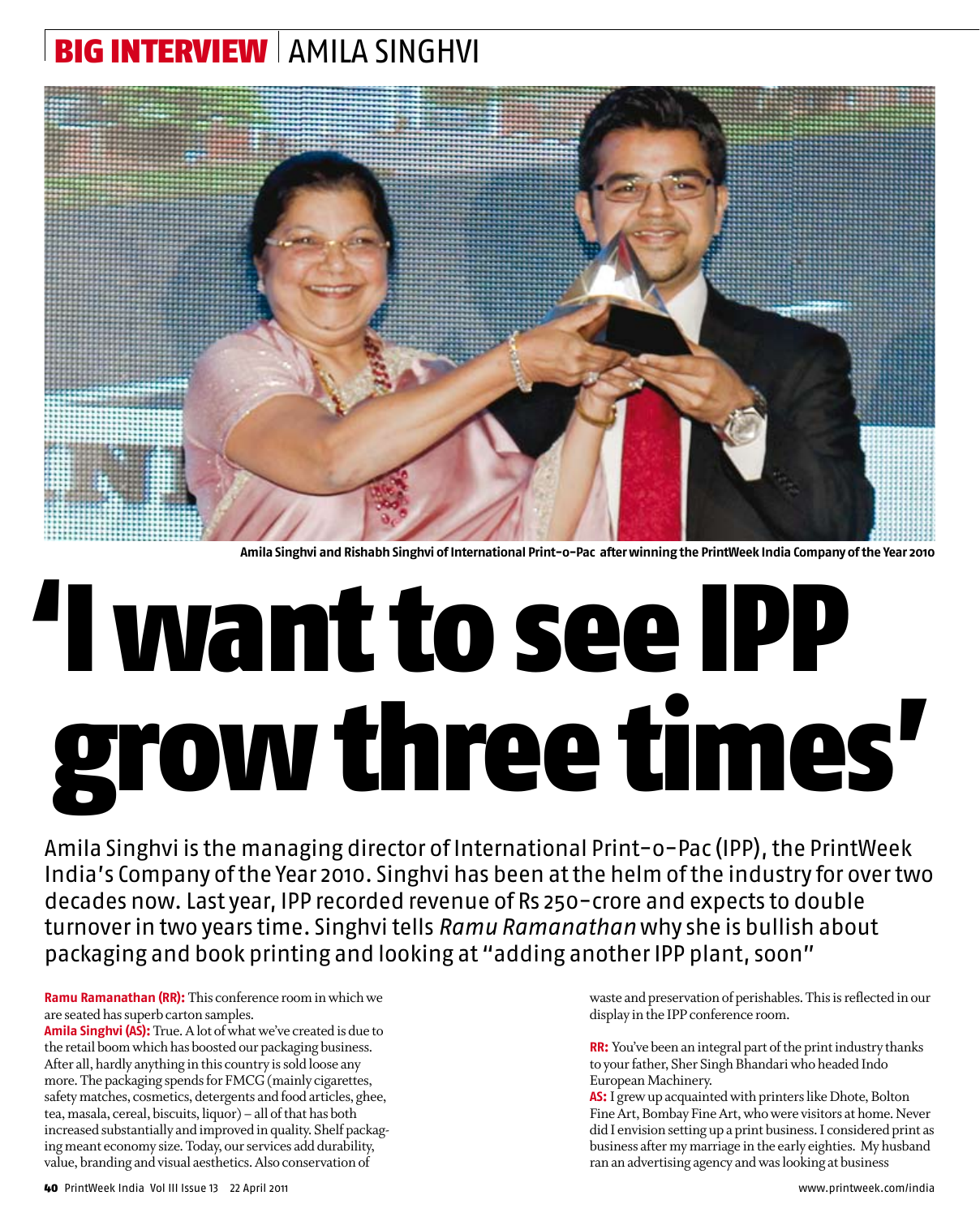options. We invested in a scanner and decided to get into the pre-press. That is where our connection with print was established and thus began a stage-by-stage process of development. IPP became a printing company in 1993 and a packaging company in 1999.

**RR:** Rewinding to your early days in school and college, was print an option back then?

**AS:** No, not really. I had in my mind that I wanted to work. Even so, in our community, things are very dependent on where you get married and in which family. I'm a graduate in chemistry after which I did my law. Both the areas are not related to the print industry. However, I use this knowledge in my business on a day-to-day basis.

**RR:** In the early eighties, was it difficult to overcome the traditional patriarchal mindset?

**AS:** A little bit from elders in the family, but generally, no. Honestly, being a woman has been an advantage as far as I am concerned. This is a rare thing, but I got a lot of support from the family, fraternity and my staff. In fact, I don't recall encountering any major issues about being a woman.

**RR:** When you started the pre-press unit with a Crosfield scanner, what was the rationale?

**AS:** We were running an advertising agency and did a lot of printing work for our customers. One customer was a well known bicycle brand, which needed 300 inputs and cut-outs of cycle parts to be delivered to a trade fair. The only option was to go to Thomson Press. They said it would take three months to produce the job and that too in Italy since no one in India had the capacity. We approached other print firms in Delhi which could do a good print job but hardly anyone could create pre-press for the job. That is when the idea took germ – and we thought it was the best option for us. It wasn't a problem because the capital required for the investment was small. And so, we started as a small-scale unit.

**RR:** It seems to be a very basic unit. And today you have 300 top-end print firms as your clients.

**AS:** Yes. In 1985 we shifted from a Delhi Development Authority (DDA) shed to our unit in Okhla. By then, IPP was a well-known pre-press brand. In those ten years, we mastered the craft of retouching, image-manipulation, understanding colours, and the series of changes in pre-press. We got a scanner, then a dot generating scanner and then a tabletop Scitex scanner. Technology was evolving. We realised, we had to revamp and invest in a new equipment once in three years. That is the pace of this industry.

**RR:** What is interesting is, you are one of the rare instances of a pre-press house that moved into printing.

**AS:** We got out of pre-press very early. The timing was right. Many people tried to do it later. Some went into areas like digital, wide-format, flexo, gravure. Everyone is doing well. For us, as I mentioned, it was the right time. We sold our scanners at a very good price. Most people kept it for so late that they had to scrap them. When we sold the drum scanners we got more than Rs 20-lakh for them.

**RR:** Looking at IPP's trajectory, it seems like bursts of ten years to make a big move. Again after ten years at Okhla, you were consolidating and creating the foundation for the existing Noida unit.

**AS:** Definitely. At that time, we were doing short-run commercial jobs with quick turn-around and high value addition. "Our aim is not just to buy a machine but a productive machine"

So even if the place was small, our margins were good. Our Okhla unit funded this project. We kept it running for three years.

**RR:** So the small press was supporting the Noida infrastructure for three years?

**AS:** We were small but profitable. Yes, and when the Noida unit got going, we shifted some of the equipment here. We had three small-sized machines. That was all. Then we shifted our sales and production planning teams. We were – and are – fortunate to have a great team.

**RR:** At the turn of the century, what was the employee strength of the team? **AS:** A team of 150.

**RR:** During this period you added machines and people? When did you become serious about packaging? **AS:** In 1997, we were doing commercial printing. Quite obviously we wouldn't have grown as we grew in packaging. So we thought that if we had to grow, we had to do something with a repeat value. Packaging was the obvious answer. In those days, it was difficult. It took us five years after the equipment was installed to have access to one of the bigger multinational FMCG companies. They asked for our background, but we had no background in packaging. It was a piquant situation. Do you put the cart before the horse or the horse before the cart? I said if you give us work, we will have a background. Finally, we went and met the purchase head at this FMCG major. I had gone to him before we had put this plant. He said *"plant banao toh sahi, phir dekhenge"*. After three years the plant was up and running. I went to him. He said "Let's see. To start with, do our label work". I said I am not going to do labels. If you want to give us serious packaging work then it is fine, otherwise not. Saying so my team and I walked out from there. This was the turning point. Today major FMCG customers are with IPP. We've added customers each year. Clients find merit in working with IPP.

**RR:** This was in 2003? Right? That's seven years ago. **AS:** Even prior to 2003 we had work, but it was not our preferred kind of work. However, in packaging what one can do is, fill up capacity. That's because there is a lot of work available. So we took up work with local customers. Then when we **t**